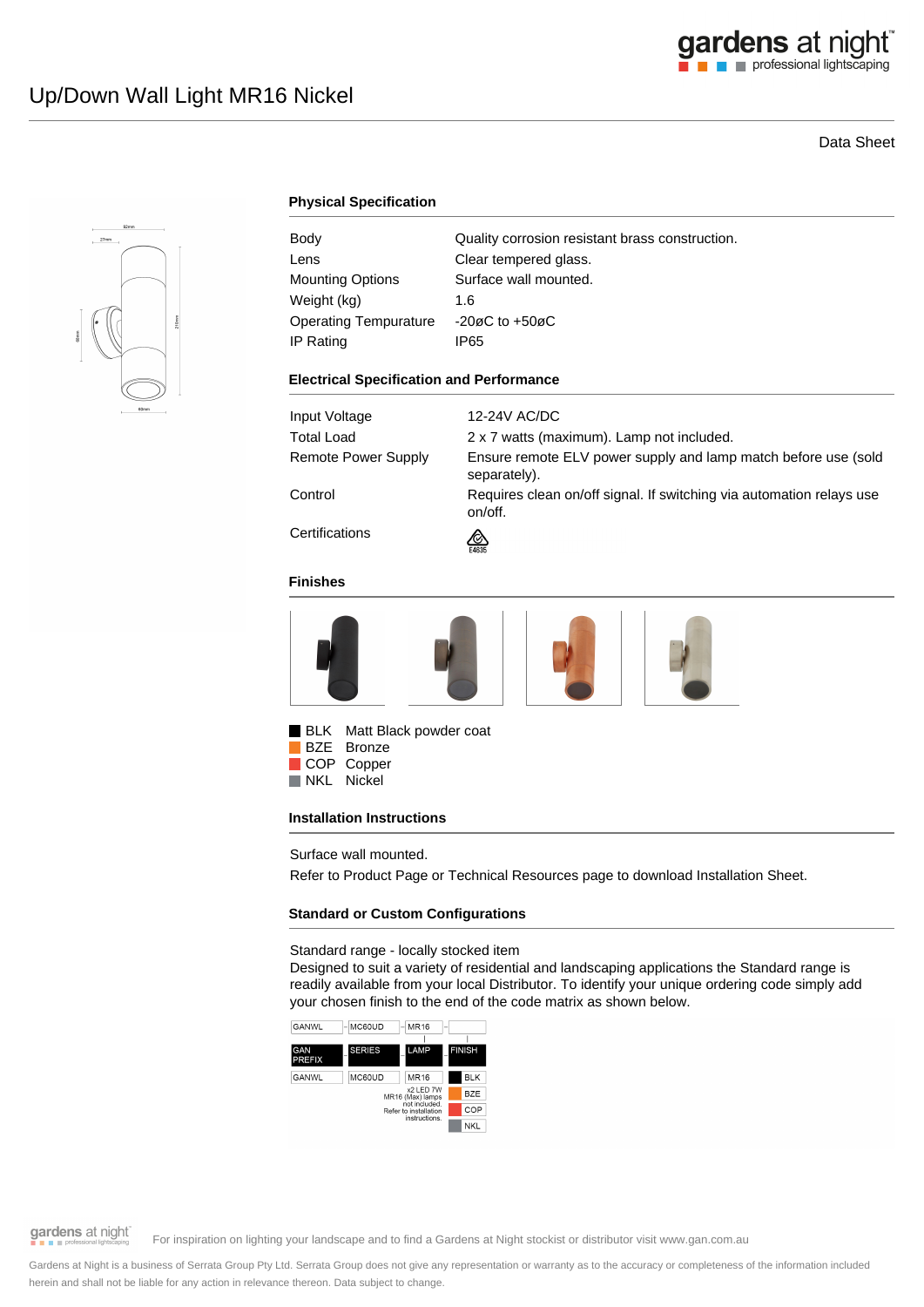Data Sheet



#### **Warranty**

5 years (fitting only).

Refer to Technical Resources page to download Warranty Statement.

### **Wiring Guide**

Refer to Techncial Resources page to download Wiring Diagram/s.

#### **Accessories**

Associated accessories sold separately. Refer to Accessories.





LED MR16 6W WARM WHITE

POWER SUPPLY UNIT 60W

gardens at night

For inspiration on lighting your landscape and to find a Gardens at Night stockist or distributor visit www.gan.com.au

Gardens at Night is a business of Serrata Group Pty Ltd. Serrata Group does not give any representation or warranty as to the accuracy or completeness of the information included herein and shall not be liable for any action in relevance thereon. Data subject to change.